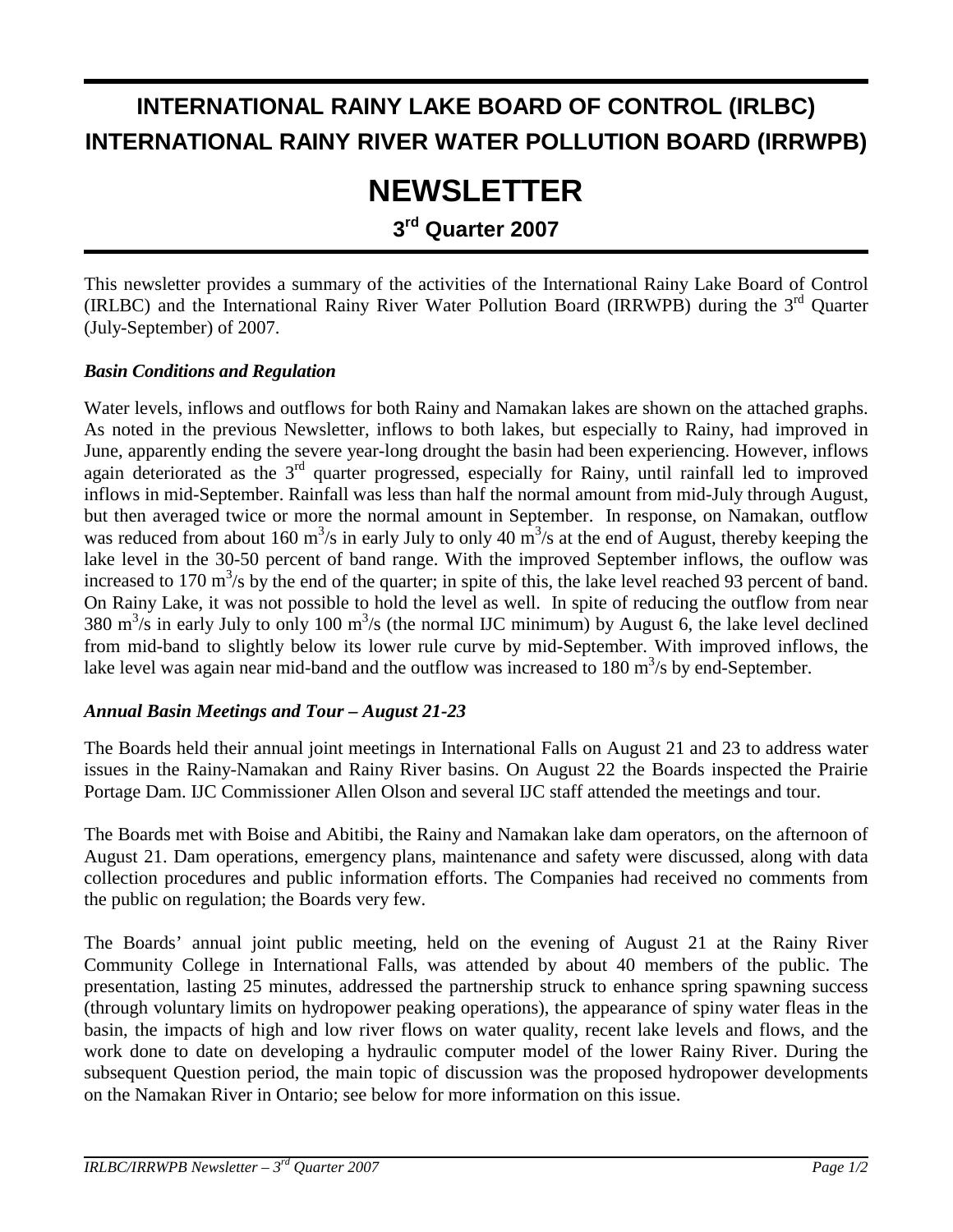On August 22, an all-day trip was made to inspect the Prairie Portage Dam, located at the outlet of Sucker Lake and just above Basswood Lake. The trip was led by the US Forest Service, Superior National Forest, the owner of the dam. Oversight of this dam was assigned to the IRLBC by the IJC when it disbanded its Prairie Portage Board after the current concrete weir (overflow dam) was built in 1975.

On August 23, the Boards met with representatives of local resource agencies and other governmental organizations responsible for water resource information and management within the basin. This meeting is expected to become an annual event; the first meeting of this sort had been held in 2006. Voyageurs National Park representatives briefed the Boards on nutrient loading to the lakes and recent lake sturgeon surveys, and also expressed concern over the lack of progress to date in setting up an IJCappointed team to develop a plan of study to address gaps in information gathering and studies needed for the 15-year review of the Year 2000 rule curves adopted for Rainy and Namakan lakes.

#### *Proposed Hydropower Developments on the Namakan River in Ontario*

The Ontario government's identification of three sites on the Namakan River in Ontario for potential hydropower development was addressed in the previous Newsletter and in Board reports to the IJC. As noted above, this became the main topic of discussion at the Boards' public meeting in August. Many comments and concerns were expressed, and it was clear that the public had expectations as to the role to be played by the Boards and the IJC in the matter. Commissioner Olson responded that he would recommend to his fellow Commissioners that the IJC alert the federal governments about the level of public concern, but he stated that the IJC has no authority to act unless requested by the governments of Canada and the USA to do so. Subsequent to the public meeting, by letter dated August 28, the Boards updated the IJC on the issue, including the public concern and expectations, and forwarded a copy of a presentation received by the Boards from the Rainy Lake Conservancy requesting IJC involvement. The Boards also wrote to the IJC's legal advisors posing a number of questions on the IJC mandate regarding the issue and later discussed these with the advisors by conference call on September 5.

#### *Board Meetings*

During the quarter, in addition to a face-to-face meeting in August, the Boards held three conference calls, on August 15, September 5 and September 20. The conference calls addressed: basin conditions and lake regulation, August basin meetings and tour, an IJC proposal for data harmonization in international watersheds, Board membership, invasive species, impacts of the drought, IJC authority regarding the proposed Namakan River hydropower developments and the related Rainy Lake Conservancy submission, the fall report and presentation to the IJC, and governance mechanisms for addressing water quality issues on Lake of the Woods. A number of these topics were the subject of email exchanges as well.

*Questions or comments? Contact the Boards' Secretary:* 

*Kari Layman USACE - St. Paul District 190 Fifth Street East St. Paul, Minnesota 55101 - 1638 Phone: 651 290-5424 Fax: 651 290-5841 Email: Kari.L.Layman@usace.army.mil*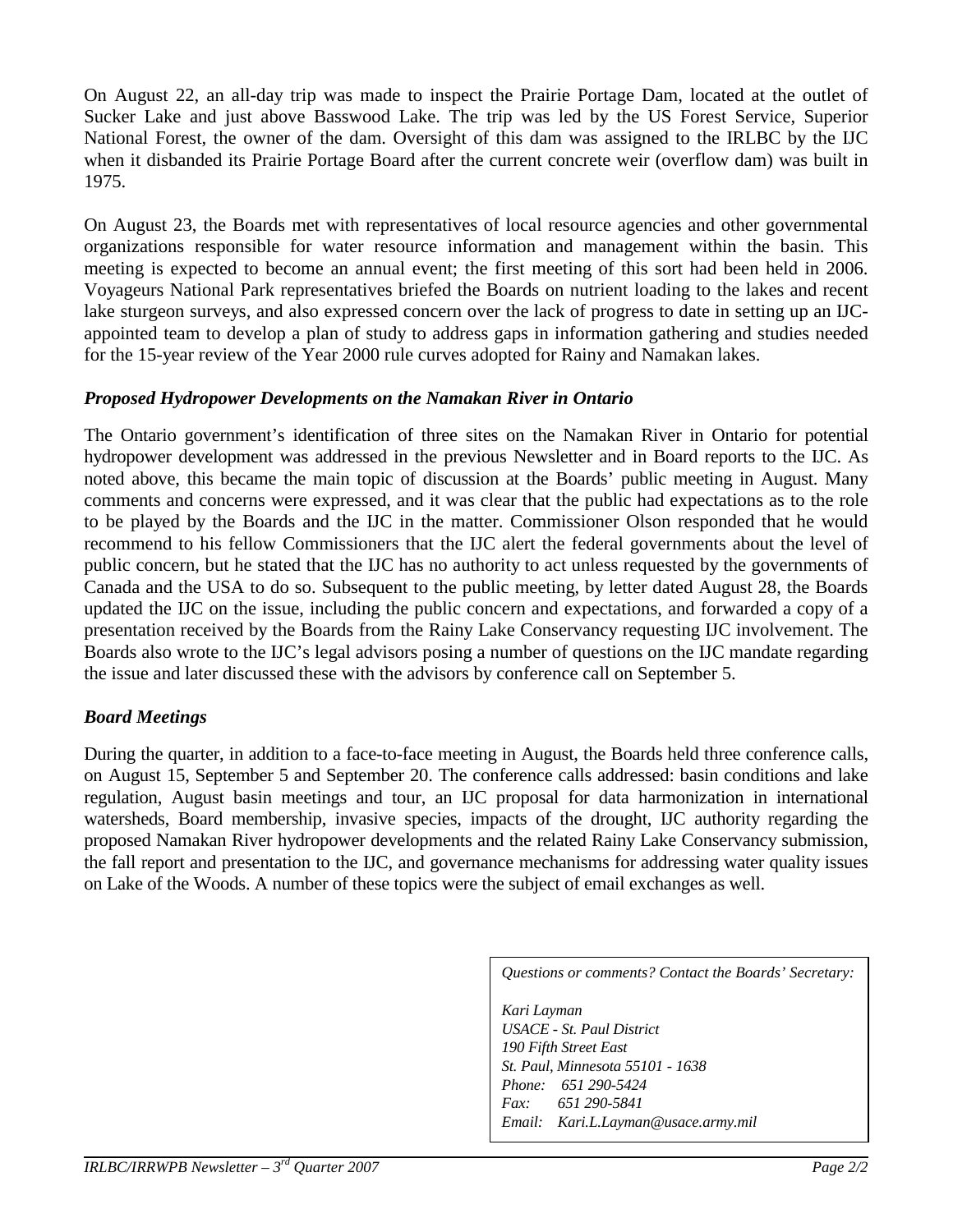### NAMAKAN LAKE